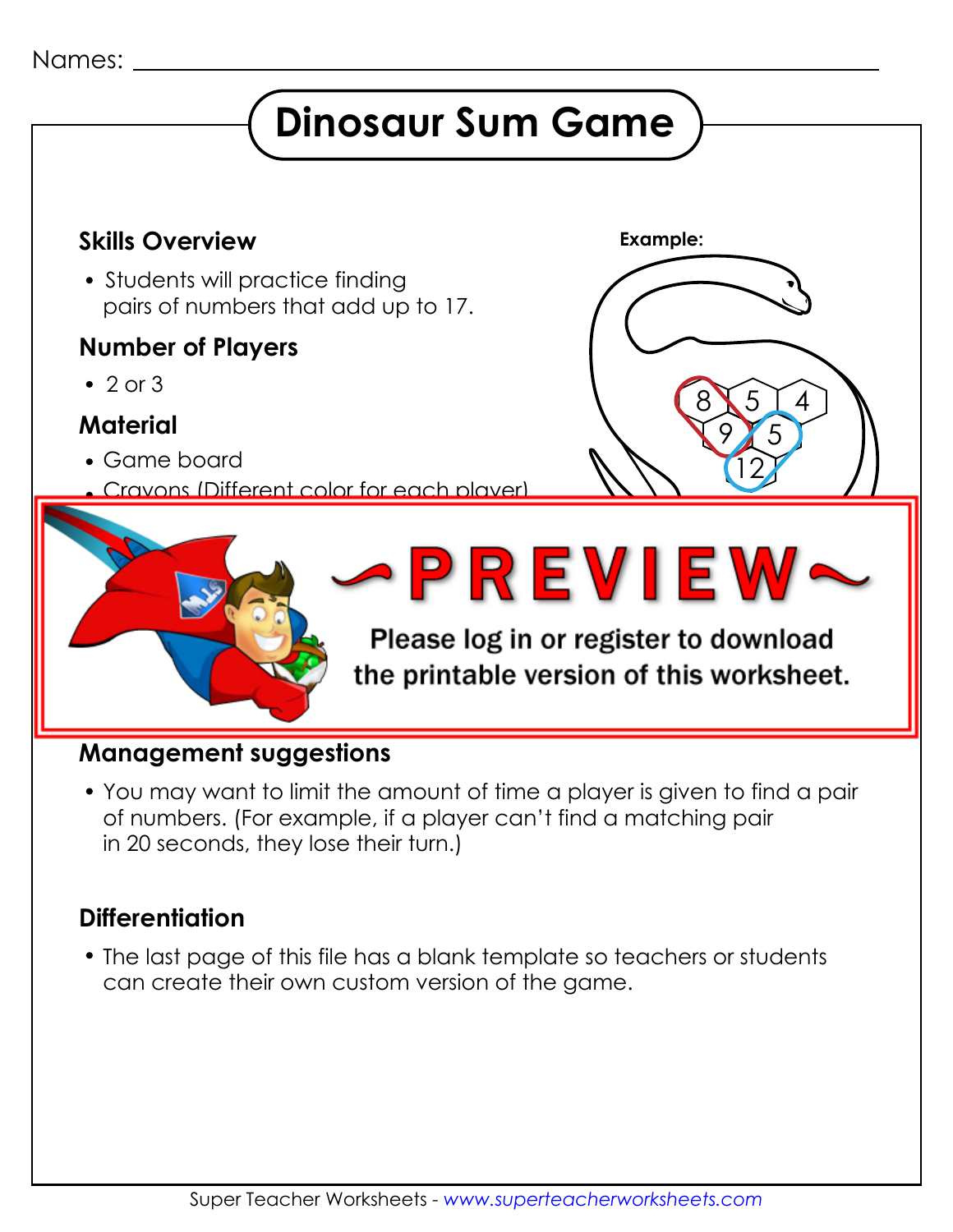| Names: |  |
|--------|--|
|--------|--|

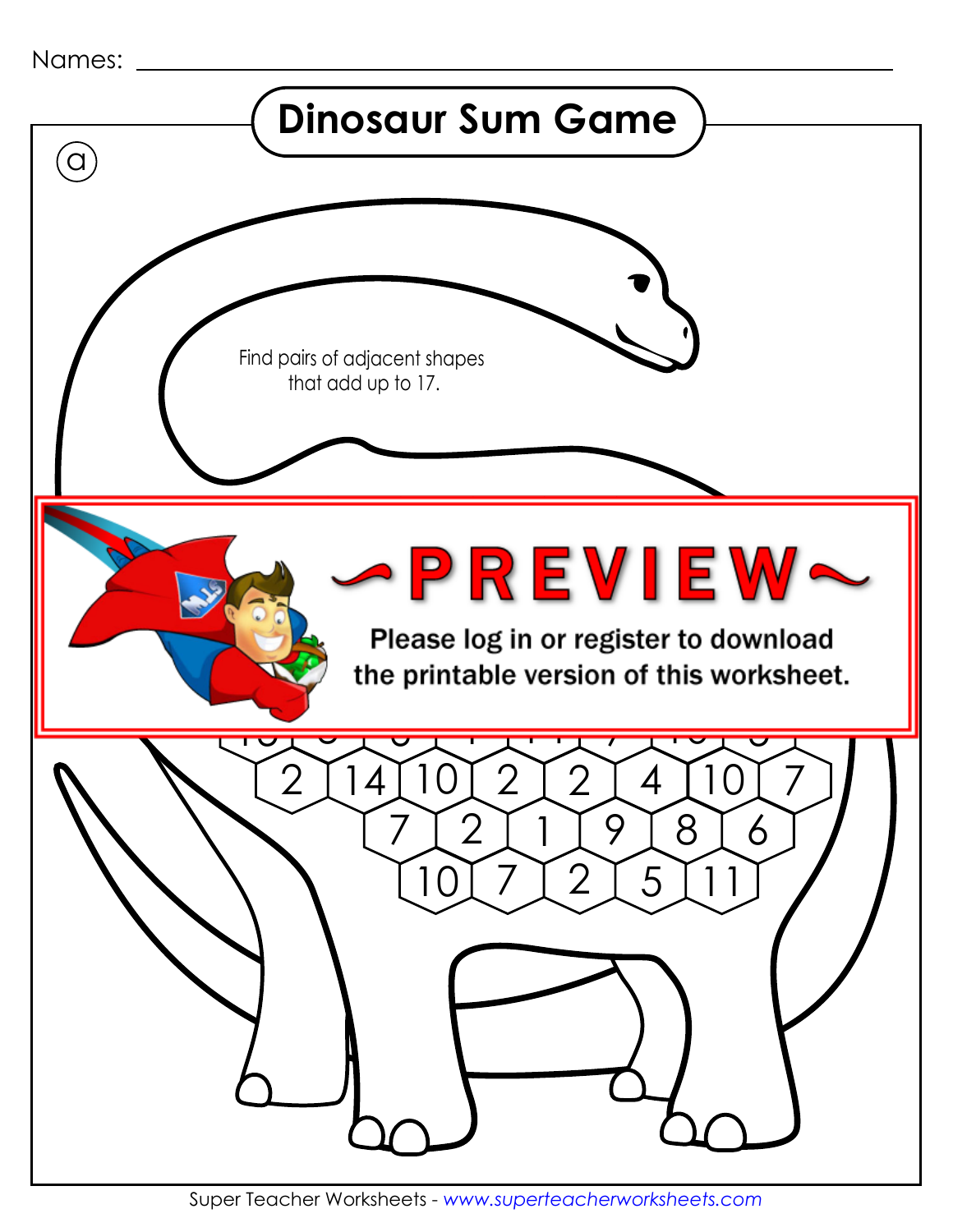| Names: |  |
|--------|--|
|--------|--|

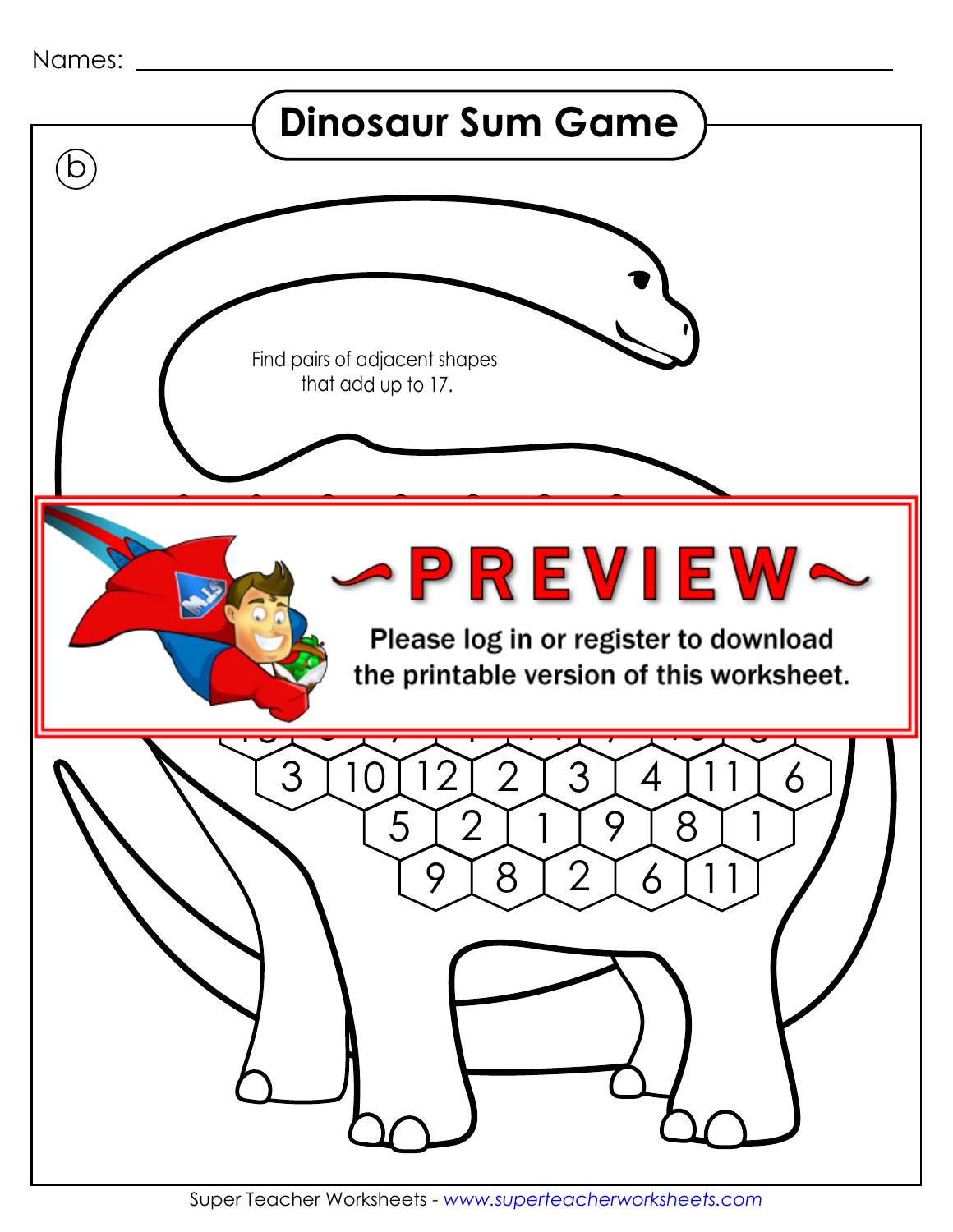| Names: |  |
|--------|--|
|--------|--|

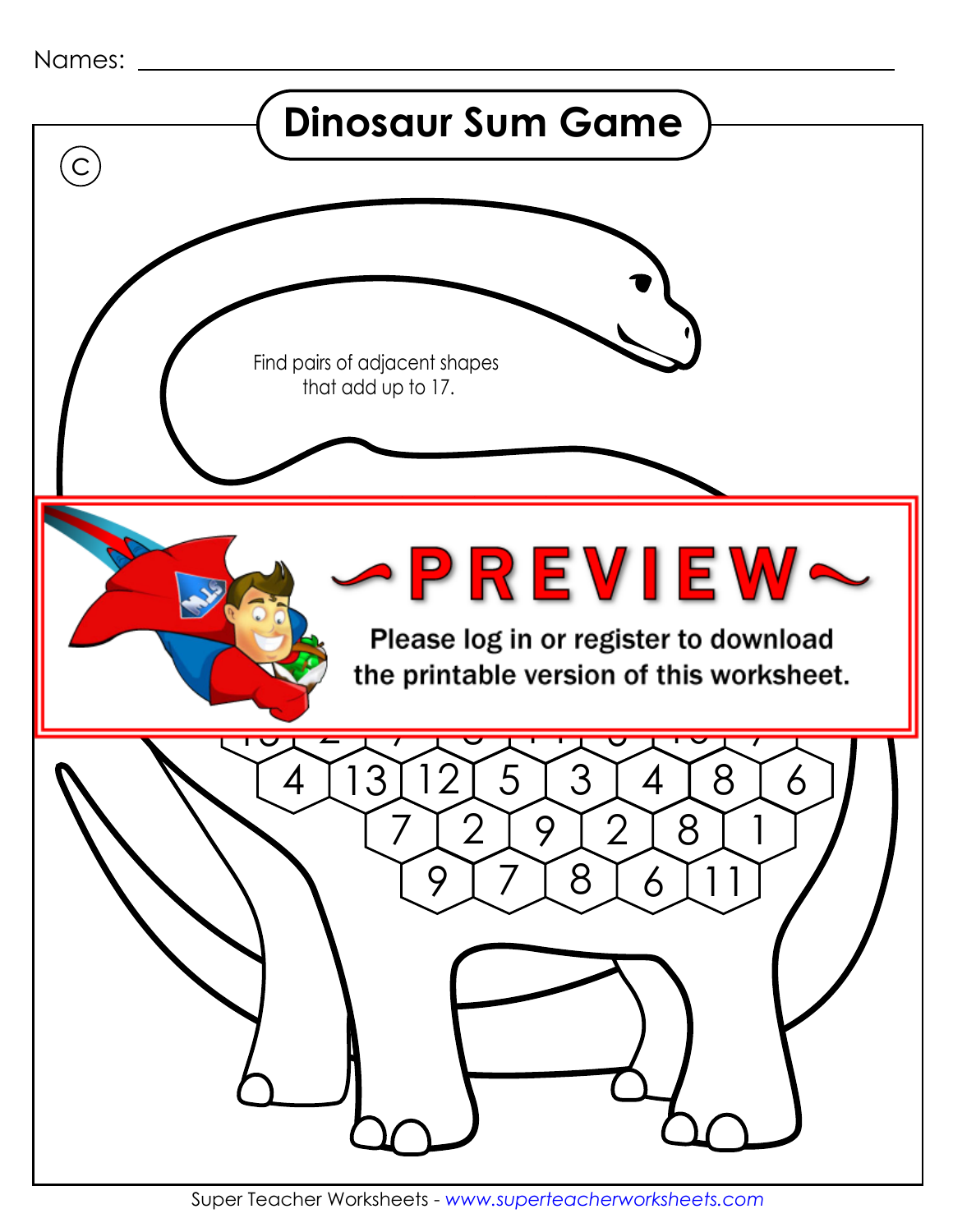| Names: |  |
|--------|--|
|--------|--|

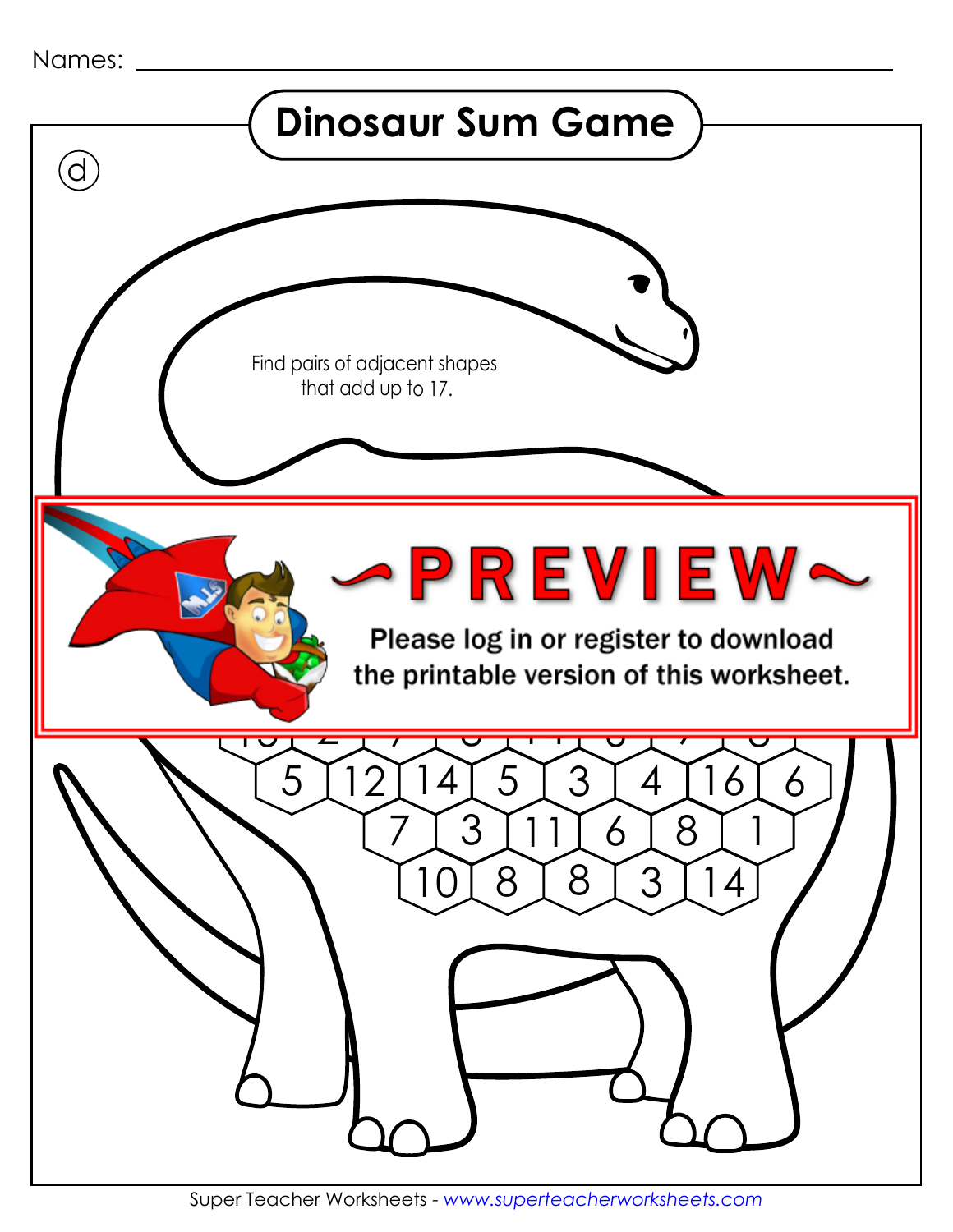# **ANSWER KEY**